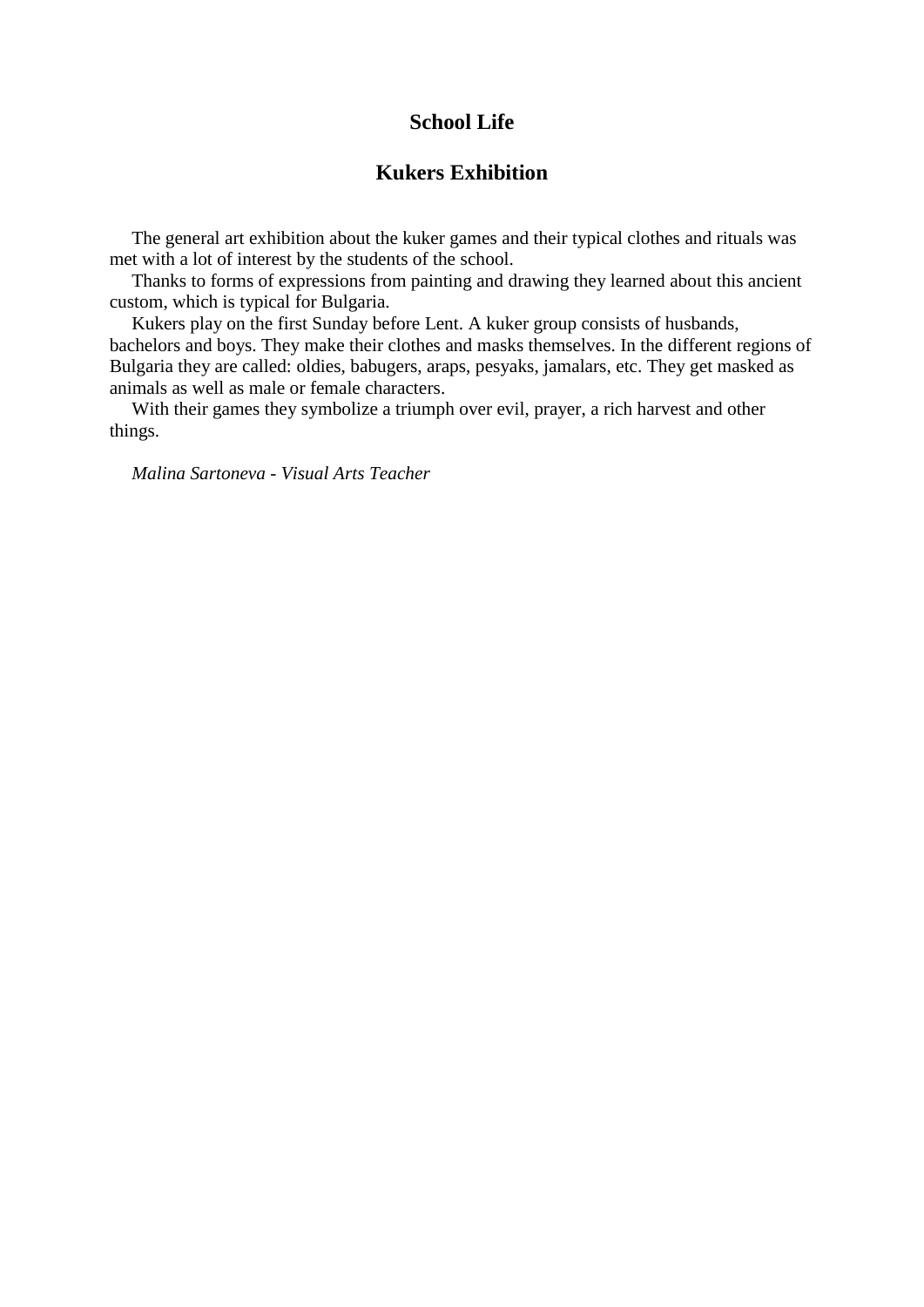### *Child Art*

#### **Adventure in the Desert**

The young hero went Searching for adventure again. Through the endless desert He searched for a charming woman. In the inhuman heat The young man kicked a heavy bag. And when he opened it quickly, He heard a spirit talking from inside: "You are my master now, I will be your friend. I will execute your wishes Quickly and with no hesitation. This made the young hero happy And he threw his hat in the air. He wished for a flying carpet And numerous magic items. "Careful, young hero! It's time for your last wish!" Due to his pride and excitement The silly hero Wished for himself A grand palace! Enchanted by riches, he Found himself without a woman. And he realised that being very rich Was not the most important thing in the world.

Ivelina Lozanova, 4 B Class

#### **In the world of fantasies**

Oh, if only I were an adult, then I would be crossing through evil deserts! Two camels would lead me through The sands and the blazing sun. I will quench my thirst at each oasis. I will overcome hardships Bravely along my long way - Cactuses, poisonous snakes, Nothing would scare me. And when I get back, I would tell numerous stories. People would listen speechlessly About my brave exploits. Some day I will go on A journey again with a new plan Around the world to see and learn a lot.

**Zlatomir Angelov, 4 B class**